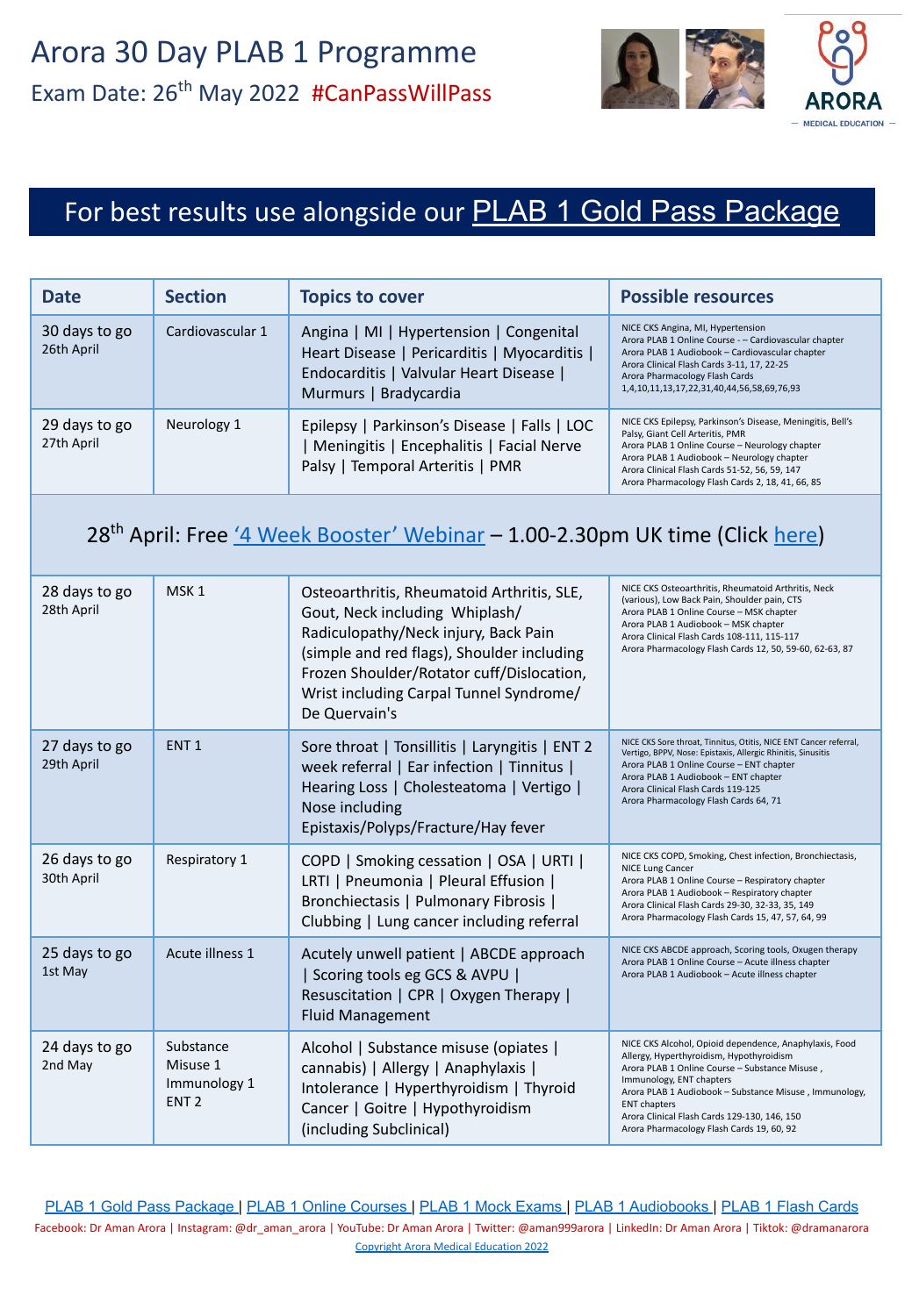

## **PLAB 1 Online Course**

- > 20+ hour focused PLAB 1 online course taught by Dr Aman
- > Mapped to GMC PLAB syllabus and covers all key UK guidelines
- > 1, 3, 6 or 12 month subscriptions, watch multiple times
- (n) "I passed PLAB 1 Dr Aman! Your material is the most up-to-date and relevant to the exam"

## **PLAB 1 Audiobook Course**

- Time-saving PLAB 1 clinical audio course to use wherever you are
- Focused, detailed, to the point: based on **GMC PLAB syllabus**
- Improve efficiency of travel, shopping, exercise... No expiry
- (\*) "The PLAB 1 audiobook was very helpful, he chapters helped me organise"

#### **PLAB 1 Flash Cards**

- Simple, beautiful, focused clinical teaching cards posted directly to your home
- Based on UK NICE CKS guidelines perfect  $\overline{\phantom{0}}$ for PLAB 1
- > Use as quick reference between questions or for focused study sessions
- "Very well organised, lots of exam specific information"

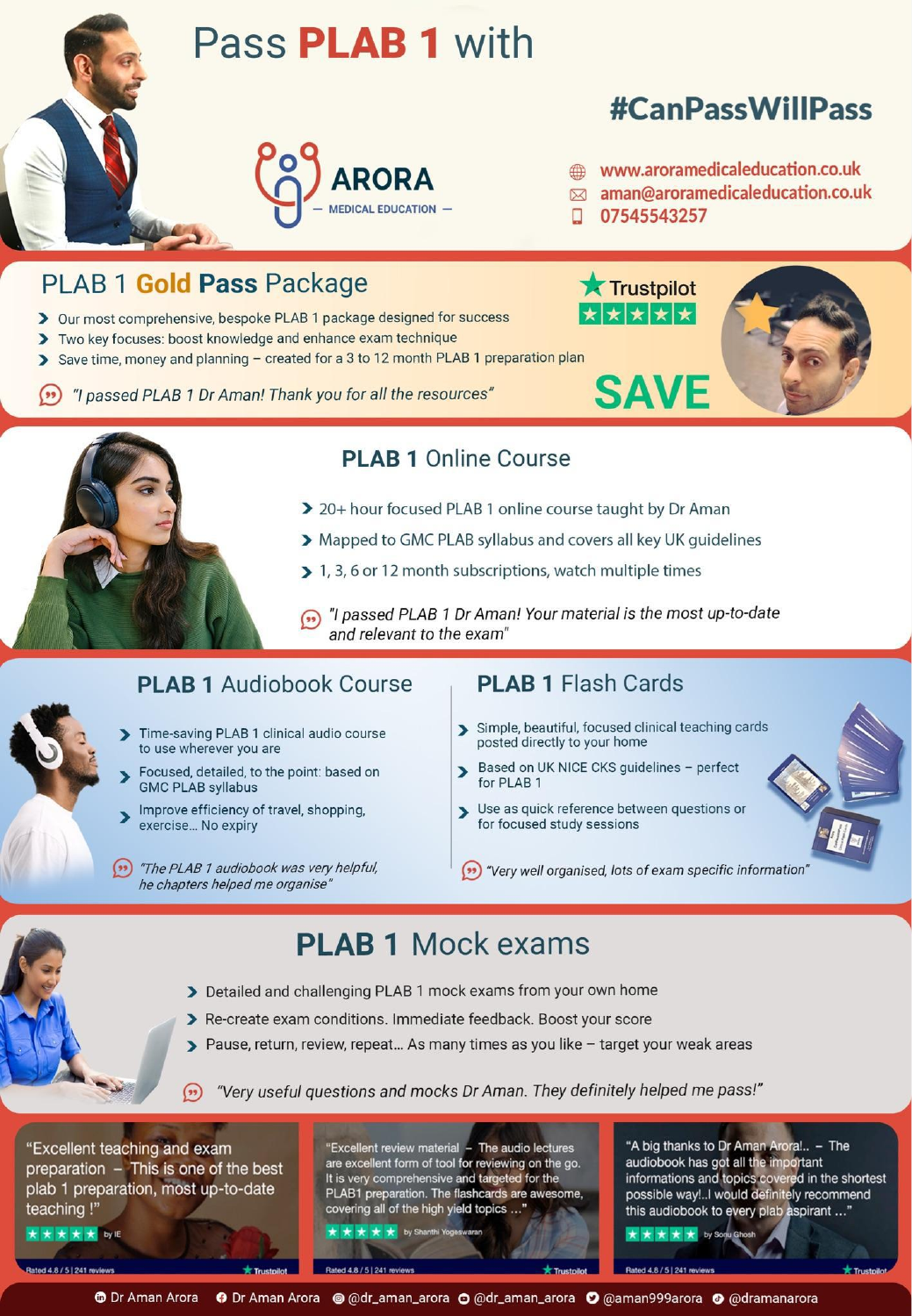

# For best results use alongside our **[PLAB 1 Gold Pass Package](https://aroramedicaleducation.co.uk/plab-1-gold-pass-package/)**

| Date                     | <b>Section</b>                  | <b>Topics to cover</b>                                                                                                                                                                                                                                                                        | <b>Possible resources</b>                                                                                                                                                                                                                                                                                                                    |
|--------------------------|---------------------------------|-----------------------------------------------------------------------------------------------------------------------------------------------------------------------------------------------------------------------------------------------------------------------------------------------|----------------------------------------------------------------------------------------------------------------------------------------------------------------------------------------------------------------------------------------------------------------------------------------------------------------------------------------------|
| 23 days to go<br>3rd May | Psychiatry 1                    | Depression   Postnatal depression  <br>Dementia   Delirium   Anxiety   OCD  <br>PTSD   Schizophrenia   Acute psychosis  <br><b>Bipolar   Somatisation</b>                                                                                                                                     | NICE CKS Depression, Postnatal Depression, Dementia,<br>Delirium, Anxiety, OCD, PTSD, Psychosis, Schizophrenia,<br><b>Bipolar Disorder</b><br>Arora PLAB 1 Online Course - Psychiatry chapter<br>Arora PLAB 1 Audiobook - Psychiatry chapter<br>Arora Clinical Flash Cards 60-66<br>Arora Pharmacology Flash Cards 7, 29, 54, 70, 80, 83, 95 |
| 22 days to go<br>4th May | Ophthalmology 1                 | Acute Eye problems including Glaucoma  <br>Uveitis   Artery/Vein occlusion  <br>Flashes/Floaters   Conjunctivitis  <br>Blepharitis   Subconjunctival Haemorrhage<br>  Chronic Vision Loss including Cataract  <br>Age Related Macular Degeneration  <br>Retinopathy (Diabetic   Hypertensive) | NICE CKS Glaucoma, Uveitis, Conjunctivitis, Blepharitis,<br>Cataract, Age Related Macular Degeneration<br>Arora PLAB 1 Online Course - Ophthalmology chapter<br>Arora Clinical Audiobook - Ophthalmology chapter<br>Arora Clinical Flash Cards 104-107                                                                                       |
| 21 days to go<br>5th May | Renal 1                         | Acute Kidney Injury   Chronic Kidney<br>Disease   UTI (adult   kids)  <br>Glomerulonephritis   Renal Stones  <br>Osteoporosis   Renal investigation<br>(including MSU, Urine dip, Osmolality,<br>Osmolarity, pH volume studies, Renal<br>biopsy)                                              | NICE CKS AKI, CKD, Osteoporosis, UTI (men, women,<br>children), Renal Stones, Urine dip, pH volume studies, Renal<br>biopsy<br>Arora PLAB 1 Online Course - Renal chapter<br>Arora PLAB 1 Audiobook - Renal chapter<br>Arora Clinical Flash Cards 118, 142-144<br>Arora Pharmacology Flash Cards 14, 20, 96                                  |
| 20 days to go<br>6th May | Dermatology 1                   | Moles   Skin Cancer   Ulcers   Skin<br>infection   Psoriasis   Acne   Eczema                                                                                                                                                                                                                  | NICE CKS Ulcers, Cellulitis, Impetigo, Acne, Psoriasis, Eczema, NICE Skin Cancer<br>Arora PLAB 1 Online Course - Dermatology chapter<br>Arora PLAB 1 Audiobook - Dermatology chapter<br>Arora Clinical Flash Cards 132-138<br>Arora Pharmacology Flash Cards 39, 50, 90                                                                      |
| 19 days to go<br>7th May | Women's Health<br>$\mathbf{1}$  | Infertility   Contraception (including<br>Emergency)   Menorrhagia   Breast<br>Cancer including referral   Familial Breast<br>Cancer   Benign Breast Disease   Urinary<br>Incontinence   Endometriosis                                                                                        | NICE CKS Infertility, Contraception (various), Menorrhagia,<br>Breast Cancer Referral, NICE CKS Incontinence,<br>Endometriosis<br>Arora PLAB 1 Online Course - Women's Health chapter<br>Arora PLAB 1 Audiobook - Women's Health,<br>Arora Clinical Flash Cards 83-85, 88-91, 93-95<br>Arora Pharmacology Flash Cards 9, 24-25, 46, 94, 98   |
| 18 days to go<br>8th May | Genetics 1<br>Palliative Care 1 | Generic Conditions and Inheritance<br>(Autosomal Dominant   AR   XLD   XLR)  <br>Palliative Care including Analgesia  <br>Nausea   Dose calculations                                                                                                                                          | NICE CKS Palliative Care - Analgesia, Nausea<br>Arora PLAB 1 Online Course - Palliative Care, Genetics<br>chapters<br>Arora PLAB 1 Audiobook - Palliative Care, Genetics chapters<br>Arora Clinical Flash Cards 145, 148<br>Arora Pharmacology Flash Cards 26, 52, 59-60, 62                                                                 |
| 17 days to go<br>9th May | Cardiovascular 2                | Cholesterol   CVD Risk   Statins  <br>Primary/Secondary Prevention  <br>Tachycardia including Atrial Fibrillation  <br>ECGs   Heart Failure   Peripheral Vascular<br>Disease   DVT   Varicose Veins   Shock                                                                                   | NICE CKS CVD Risk Assessment, Lipid Modification, AF,<br>Heart Failure, PVD, DVT, Varicose Veins<br>Arora PLAB 1 Online Course - Cardiovascular chapter<br>Arora PLAB 1 Audiobook - Cardiovascular chapter<br>Arora Clinical Flash Cards 1-2, 6-7, 12-16, 18-20, 24<br>Arora Pharmacology Flash Cards 1, 6, 10, 13, 30, 32, 44, 55, 84, 100  |

[PLAB 1 Gold Pass Package](https://aroramedicaleducation.co.uk/plab-1-gold-pass-package/) | [PLAB 1 Online Courses](https://aroramedicaleducation.co.uk/plab-1-online-course/) | [PLAB 1 Mock Exams](https://aroramedicaleducation.co.uk/mock-exam/plab1-mock-exams/) | [PLAB 1 Audiobooks](https://aroramedicaleducation.co.uk/plab-1-audiobook/) | [PLAB 1 Flash Cards](https://aroramedicaleducation.co.uk/arora-medical-flash-cards/) Facebook: Dr Aman Arora | Instagram: @dr\_aman\_arora | YouTube: Dr Aman Arora | Twitter: @aman999arora | LinkedIn: Dr Aman Arora | Tiktok: @dramanarora [Copyright Arora Medical Education 2022](https://aroramedicaleducation.co.uk/plab-1/)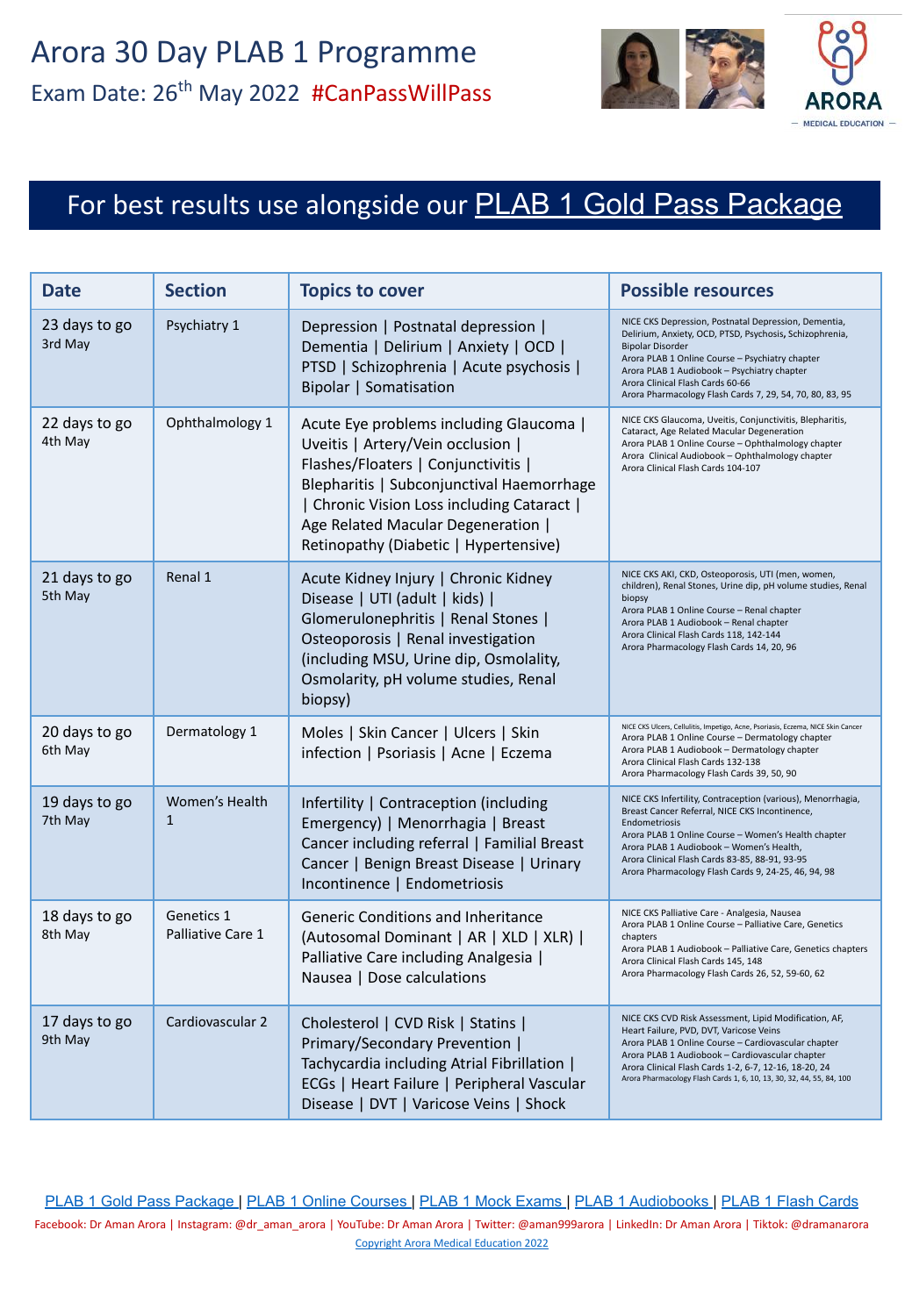# Arora 30 Day PLAB 1 Programme Exam Date: 26<sup>th</sup> May 2022 #CanPassWillPass



| <b>Date</b>               | <b>Section</b>                                 | <b>Topics to cover</b>                                                                                                                                                                                                                                                         | <b>Possible resources</b>                                                                                                                                                                                                                                                                                                                                             |
|---------------------------|------------------------------------------------|--------------------------------------------------------------------------------------------------------------------------------------------------------------------------------------------------------------------------------------------------------------------------------|-----------------------------------------------------------------------------------------------------------------------------------------------------------------------------------------------------------------------------------------------------------------------------------------------------------------------------------------------------------------------|
| 16 days to go<br>10th May | Gastroenterology 1                             | Irritable Bowel Disease   Lower GI<br>Cancer including referral   Inherited<br>Polyps   Irritable Bowel Syndrome  <br>Coeliac Disease   Hernia   Appendix  <br>Abdominal surgery   Enteral feeding  <br>GI investigations (including endoscopy,<br>colonoscopy, stool culture) | NICE CKS Irritable Bowel Syndrome, Coeliac Disease,<br>Appendicitis, Crohns Disease, UC, NICE Lower GI cancer, GI<br>investigations, Endoscopy, Colonoscopy<br>Arora PLAB 1 Online Course - Gastroenterology chapter<br>Arora PLAB 1 Audiobook - Gastroenterology chapter<br>Arora Clinical Flash Cards 36-37, 42-44<br>Arora Pharmacology Flash Cards 12, 16, 42, 45 |
| 15 days to go<br>11th May | Endocrinology 1                                | Hypo/Hyperkalaemia  <br>Hypo/Hypernatraemia  <br>Hyperparathyroidism  <br>Hyper/Hypocalcaemia   Cushing's  <br>Addison's   Conn's Syndrome   Obesity                                                                                                                           | NICE CKS Hyponatraemia, Hypercalcaemia, Addison's Disease, Obesity<br>Arora PLAB 1 Online Course - Endocrinology chapter<br>Arora PLAB 1 Audiobook - Endocrinology chapter<br>Arora Clinical Flash Card 131<br>Arora Pharmacology Flash Card 85                                                                                                                       |
| 14 days to go<br>12th May | Infectious Disease 1<br>Paediatrics 1          | Covid-19   Tuberculosis   Malaria  <br>Yellow Fever   Paediatric infection eg<br>Chickenpox/Scarlet Fever  <br>Immunisation   Autism   ADHD                                                                                                                                    | NICE CKS Covid-19, TB, Malaria, Yellow Fever, Paediatrics<br>infection (various), Autism, ADHD<br>Arora PLAB 1 Online Course - ID, Paediatrics chapters<br>Arora PLAB 1 Audiobook - ID, Paediatrics chapters<br>Arora Clinical Flash Cards 34, 78-79<br>Arora Pharmacology Flash Cards 47, 64, 77                                                                     |
| 13 days to go<br>13th May | <b>Respiratory 2</b>                           | Asthma including childhood  <br>Pneumothorax   ABGs   Respiratory<br>Failure                                                                                                                                                                                                   | NICE CKS Asthma<br>Arora PLAB 1 Online Course - Respiratory chapter<br>Arora PLAB 1 Audiobook - Respiratory chapter<br>Arora Clinical Flash Cards 26-28                                                                                                                                                                                                               |
| 12 days to go<br>14th May | Cardiovascular 3<br><b>Respiratory 3</b>       | Cardiac investigations eg ECG, cardiac<br>enzymes, echocardiograms, cardiac<br>surgery   Respiratory investigations eg<br>ABG, Spirometry, CXR, Respiratory<br>failure                                                                                                         | NICE CKS CVD Respiratory failure, Spirometry, Cardiac<br>investigations, Surgery, Echocardiogram<br>Arora PLAB 1 Online Course - Respiratory, Cardiovascular<br>chapters<br>Arora PLAB 1 Audiobook - Respiratory, Cardiovascular<br>chapters                                                                                                                          |
| 11 days to go<br>15th May | Haematology 1                                  | Anaemia (B12   Folate   Fe)   FBC<br>results   Sickle Cell Disease  <br>Thalassaemia   Spleen   Leukaemia  <br>Lymphoma   Myeloma   Blood<br>transfusion                                                                                                                       | NICE CKS Anaemia (various), Sickle Cell Disease, Myeloma,<br>NICE Haematological Cancer<br>Arora PLAB 1 Online Course - Haematology chapter<br>Arora PLAB 1 Audiobook - Haematology chapter<br>Arora Clinical Flash Cards 139-141<br>Arora Pharmacology Flash Card 38                                                                                                 |
| 10 days to go<br>16th May | Neurology 2                                    | Migraine   Tension Headache   Cluster<br>Headache   Medical Overuse Headache<br>  Intracerebral bleeds   Multiple<br>Sclerosis   Motor Neurone Disease  <br>Myasthenia Gravis                                                                                                  | NICE CKS Headache (various), Multiple Sclerosis<br>Arora PLAB 1 Online Course - Neurology chapter<br>Arora PLAB 1 Audiobook - Neurology chapter<br>Arora Clinical Flash Cards 53-55, 57<br>Arora Pharmacology Flash Cards 11, 52, 59, 62, 97                                                                                                                          |
| 9 days to go<br>17th May  | Paediatrics 2                                  | Immunisation schedule   Neonate<br>Conditions eg FTT   Jaundice  <br>Antenatal: Advice, Early Pregnancy<br>Problems, Mid Pregnancy Problems  <br>Paediatric development (all 4 areas)  <br>Enuresis   Child safeguarding                                                       | NICE CKS Immunisation, Jaundice in Newborn, Antenatal,<br>Miscarriage, Ectopic, Child Maltreatment, Enuresis<br>Arora PLAB 1 Online Course - Paediatrics chapter<br>Arora PLAB 1 Audiobook - Paediatrics chapter<br>Arora Clinical Flash Cards 69-73, 82, 97-99<br>Arora Pharmacology Flash Card 27                                                                   |
| 8 days to go<br>18th May  | <b>Endocrinology 2</b><br><b>GU Medicine 1</b> | Diabetes (diagnosis and management  <br>complications - acute and chronic)   STIs<br>including Chlamydia   Gonorrhoeae  <br>$HIV + PEP$                                                                                                                                        | NICE CKS Diabetes, NICE CKS STI (various)<br>Arora PLAB 1 Online Course - Endocrinology, GU Medicine<br>chapters<br>Arora PLAB 1 Audiobook - Endocrinology, GU Medicine<br>chapters<br>Arora Clinical Flash Cards 126-128<br>Arora Pharmacology Flash Cards 33, 36, 49, 67, 78, 86<br>$\overline{1}$ $\overline{2}$ $\overline{1}$                                    |

[PLAB 1 Gold Pass Package](https://aroramedicaleducation.co.uk/plab-1-gold-pass-package/) | [PLAB 1 Online Courses](https://aroramedicaleducation.co.uk/plab-1-online-course/) | [PLAB 1 Mock Exams](https://aroramedicaleducation.co.uk/mock-exam/plab1-mock-exams/) | [PLAB 1 Audiobooks](https://aroramedicaleducation.co.uk/plab-1-audiobook/) | [PLAB 1 Flash Cards](https://aroramedicaleducation.co.uk/arora-medical-flash-cards/)

Facebook: Dr Aman Arora | Instagram: @dr\_aman\_arora | YouTube: Dr Aman Arora | Twitter: @aman999arora | LinkedIn: Dr Aman Arora | Tiktok: @dramanarora [Copyright Arora Medical Education 2022](https://aroramedicaleducation.co.uk/plab-1/)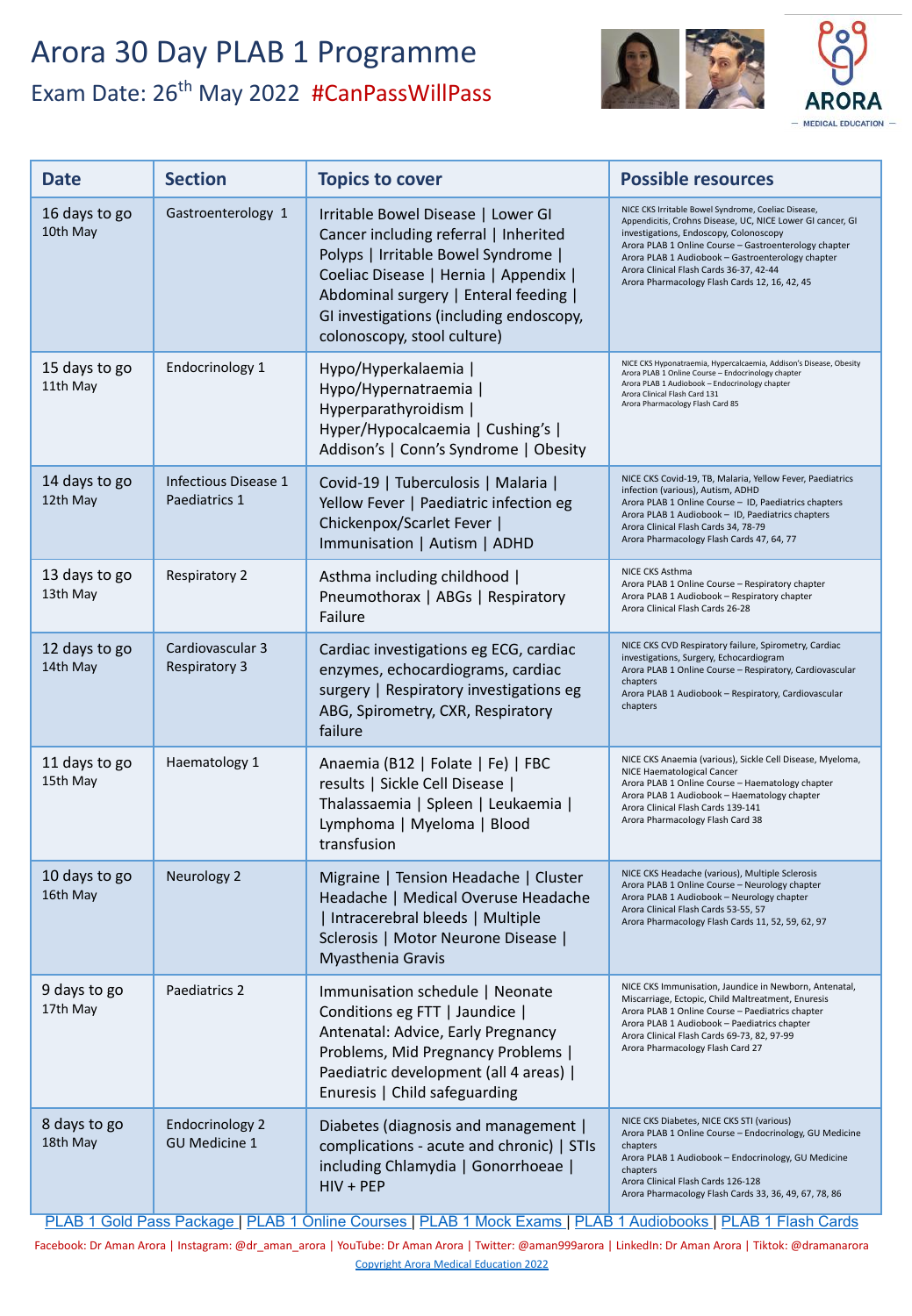## Arora 30 Day PLAB 1 Programme Exam Date: 26<sup>th</sup> May 2022 #CanPassWillPass



| <b>Date</b>              | <b>Section</b>        | <b>Topics to cover</b>                                                                                                                                                                                                                                            | <b>Possible resources</b>                                                                                                                                                                                                                                                                                      |
|--------------------------|-----------------------|-------------------------------------------------------------------------------------------------------------------------------------------------------------------------------------------------------------------------------------------------------------------|----------------------------------------------------------------------------------------------------------------------------------------------------------------------------------------------------------------------------------------------------------------------------------------------------------------|
| 7 days to go<br>19th May | MSK <sub>2</sub>      | Knees including Osgood-Schlatter's<br>Disease/Chondromalacia<br>Patella/Osteochondritis<br>Dissecans/OA/Knee replacement/Knee<br>injury   Foot including Plantar<br>Fasciitis/Injury/Achilles/Morton's/Diabetic<br>Foot   Elbow including<br>Tennis/Golfers/Bursa | NICE CKS Knee pain, OSD, Plantar fasciitis, Ankle<br>Arora PLAB 1 Online Course - MSK chapter<br>Arora PLAB 1 Audiobook - MSK chapter<br>Arora Clinical Flash Cards 112-114<br>Arora Pharmacology Flash Cards 59-60, 62                                                                                        |
| 6 days to go<br>20th May | Neurology 3           | Stroke   TIA   Neurological assessment -<br>CN   UML vs LMN   Dermatomes  <br>Myotomes   Gait                                                                                                                                                                     | NICE CKS Stroke and TIA<br>Arora PLAB 1 Online Course - Neurology chapter<br>Arora PLAB 1 Audiobook - Neurology chapter<br>Arora Clinical Flash Cards 47-50<br>Arora Pharmacology Flash Cards 11, 22, 31                                                                                                       |
| 5 days to go<br>21st May | Women's Health<br>2   | Cervical cancer and screening   Ovarian  <br>Endometrial Cancer   Gynaecology 2 week<br>referral   Menopause including HRT  <br>Fibroids   PCOS                                                                                                                   | NICE CKS Cervical Screening, NICE Gynaecology Suspected<br>Cancer, Menopause, PCOS, Fibroids<br>Arora PLAB 1 Online Course - Women's Health chapter<br>Arora PLAB 1 Audiobook - Women's Health chapter<br>Arora Clinical Flash Cards 85-87, 92<br>Arora Pharmacology Flash Card 37                             |
| 4 days to go<br>22nd May | Gastroenterology<br>2 | Dyspepsia   H Pylori   Peptic Ulcers  <br>GORD   Upper GI cancer including referral<br>  Gallstones   Pancreas   Jaundice   Liver<br>Cirrhosis   LFTs   Hepatitis A   B   C                                                                                       | NICE CKS Dyspepsia (various), NICE Upper GI Cancer<br>referral, Gallstones, Jaundice, Cirrhosis, NAFLD, Hepatitis<br>Arora PLAB 1 Online Course - Gastroenterology chapter<br>Arora PLAB 1 Audiobook - Gastroenterology chapter<br>Arora Clinical Flash Cards 38-41, 45-46<br>Arora Pharmacology Flash Card 75 |
| 3 days to go<br>23rd May | Men's Health 1        | BPH   Testicles including<br>Epididymo-orchitis/Torsion/Testicular<br>Cancer and referral   Erectile dysfunction  <br>PSA   Prostate Cancer                                                                                                                       | NICE CKS LUTS, PSA, Erectile dysfunction, Prostate Cancer,<br>Undescended testicles, NICE Testicular Cancer<br>Arora PLAB 1 Online Course - Men's Health chapter<br>Arora PLAB 1 Audiobook - Men's Health chapter<br>Arora Clinical Flash Cards 100-102<br>Arora Pharmacology Flash Cards 4, 34, 79            |
| 2 days to go<br>24th May | Ethics and Legal 1    | Ethical and Legal Principles eg GMC Good<br>Practice, Confidentiality, Consent                                                                                                                                                                                    | <b>GMC Good Medical Practice Booklet</b>                                                                                                                                                                                                                                                                       |
| 1 day to go<br>25th May  | <b>Mocks Day</b>      | Review clinical days 1-29 and Mocks                                                                                                                                                                                                                               | <b>Arora PLAB 1 Mocks</b>                                                                                                                                                                                                                                                                                      |

## 26th May - Exam Day

## MY TIME TO SHINE

#CanPassWillPass

[PLAB 1 Gold Pass Package](https://aroramedicaleducation.co.uk/plab-1-gold-pass-package/) | [PLAB 1 Online Courses](https://aroramedicaleducation.co.uk/plab-1-online-course/) | [PLAB 1 Mock Exams](https://aroramedicaleducation.co.uk/mock-exam/plab1-mock-exams/) | [PLAB 1 Audiobooks](https://aroramedicaleducation.co.uk/plab-1-audiobook/) | [PLAB 1 Flash Cards](https://aroramedicaleducation.co.uk/arora-medical-flash-cards/)

Facebook: Dr Aman Arora | Instagram: @dr\_aman\_arora | YouTube: Dr Aman Arora | Twitter: @aman999arora | LinkedIn: Dr Aman Arora | Tiktok: @dramanarora [Copyright Arora Medical Education 2022](https://aroramedicaleducation.co.uk/plab-1/)